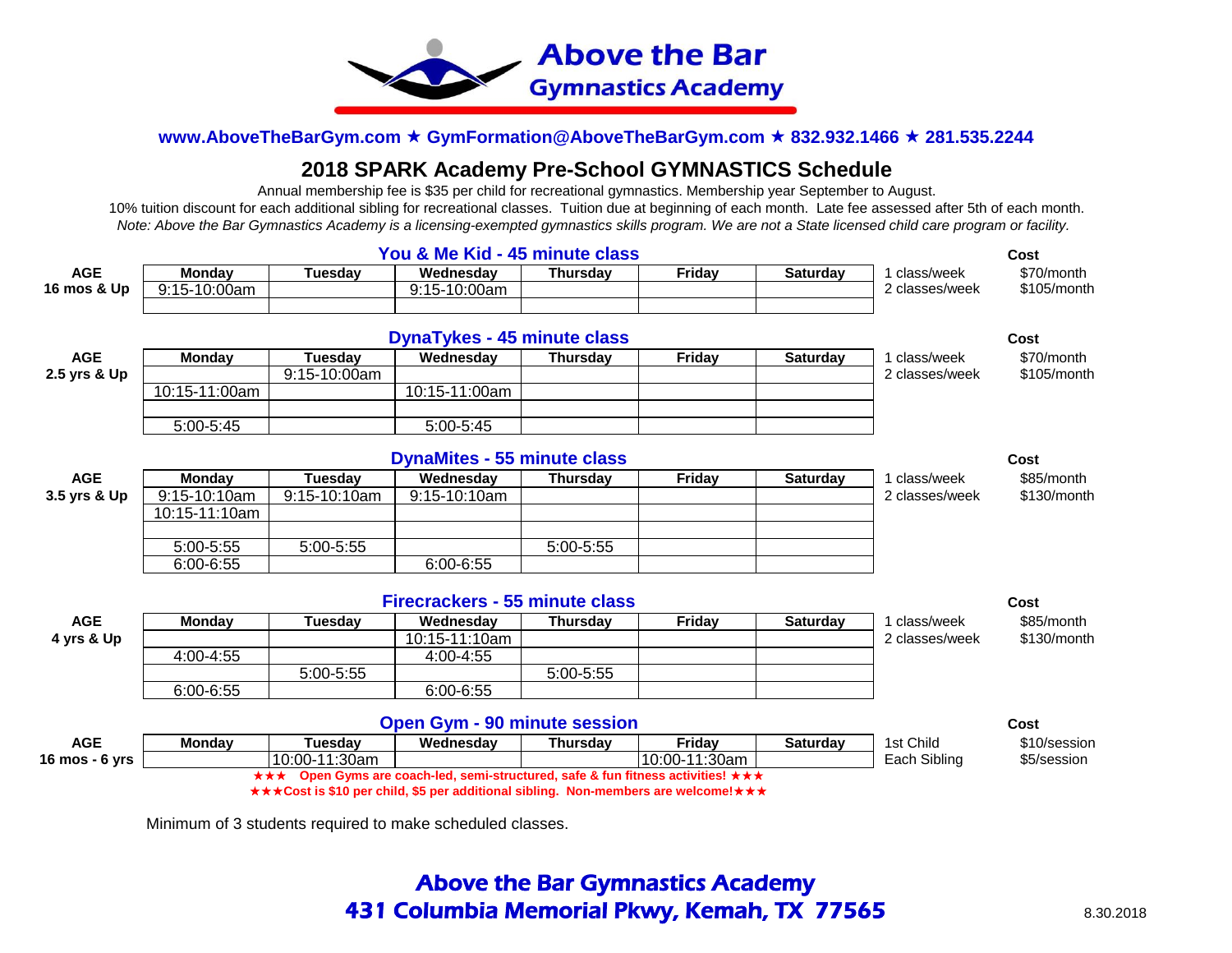

# **2018 C.H.A.M.P. Academy School-Age GYMNASTICS Schedule**

Annual membership year September to August. Membership fee is \$35 per child for recreational gymnastics.

10% tuition discount for each additional sibling for recreational classes. Tuition due at beginning of each month. Late fee assessed after 5th of each month. *Note: Above the Bar Gymnastics Academy is a licensing-exempted gymnastics skills program. We are not a State licensed child care program or facility.* 

# **★ GIRLS GYMNASTICS CLASSES ★**

### **GIRLS Bronze Gymnastics - 55 minute class**

| <b>AGE</b> | Mondav    | <b>Tuesdav</b> | Wednesdav     | Thursdav      | Fridav        | Saturdav    |                | Cost        |
|------------|-----------|----------------|---------------|---------------|---------------|-------------|----------------|-------------|
| 6 yrs & up |           | 4:00-4:55      | 4:00-4:55     | $4:00 - 4:55$ |               | 10:00-10:55 | class/week     | \$85/month  |
|            | 5:00-5:55 | 5:00-5:55      | 5:00-5:55     | 5:00-5:55     | 5:00-5:55     |             | 2 classes/week | \$130/month |
|            | 6:00-6:55 | $6:00 - 6:55$  | $6:00 - 6:55$ | 6:00-6:55     | $6:00 - 6:55$ |             | 3 classes/week | \$170/month |

### **GIRLS Silver Gymnastics - 55 minute class**

| <b>AGE</b> | Mondav    | <b>⊺uesdav</b> | Wednesdav | Thursdav  | Fridav    | Saturdav    |                | Cost        |
|------------|-----------|----------------|-----------|-----------|-----------|-------------|----------------|-------------|
| 6 yrs & up |           | 4:00-4:55      |           |           |           | 10:00-10:55 | class/week     | \$85/month  |
|            | 5:00-5:55 |                | 5:00-5:55 |           |           |             | ? classes/week | \$130/month |
|            | 6:00-6:55 | 6:00-6:55      | 6:00-6:55 | 6:00-6:55 | 6:00-6:55 |             | 3 classes/week | \$170/month |

### **GIRLS Gold Gymnastics - 55 minute class Cost**

| <b>AGE</b> | <b>Monday</b> | ⊺uesdav             | Wednesdav | Thursdav               | <b>Friday</b> | Saturday | class/week     | \$85/month  |
|------------|---------------|---------------------|-----------|------------------------|---------------|----------|----------------|-------------|
| 6 yrs & up | 7:00-7:55     | $-7:55$<br>$7:00-.$ |           | フ・トト<br>$7:00-$<br>.ت. |               |          | 2 classes/week | \$130/month |
|            |               |                     |           |                        |               |          | 3 classes/week | \$170/month |

# **★ BOYS GYMNASTICS CLASSES ★**

### **BOYS Bronze Gymnastics - 55 minute class**

| <b>AGE</b> | Mondav | <b>Tuesdav</b> | Wednesdav | Thursdav  | Fridav        | Saturdav |                | Cost        |
|------------|--------|----------------|-----------|-----------|---------------|----------|----------------|-------------|
| 6 yrs & up |        |                |           |           |               |          | class/week     | \$85/month  |
|            |        |                |           |           |               |          | 2 classes/week | \$130/month |
|            |        | $6:00 - 6:55$  | 6:00-6:55 | 6:00-6:55 | $6:00 - 6:55$ |          | 3 classes/week | \$170/month |

# **BOYS Platinum Gymnastics - 90 minute class**

| <b>AGE</b>                | Mondav | . uesdav             | Wednesdav | ⊺hursdav                                    | $\sim$<br>Fridav | <b>.</b><br>Saturdav |              | Cost            |
|---------------------------|--------|----------------------|-----------|---------------------------------------------|------------------|----------------------|--------------|-----------------|
| <b>ି vrs &amp;</b><br>-up |        | ר?י7<br>3:00<br>טש.ו |           | 7.00<br>.00 <sub>0</sub><br><br>.ou<br>u.uu |                  |                      | classes/week | \$165/<br>montr |

Minimum of 3 students required to make scheduled classes.

# Above the Bar Gymnastics Academy **431 Columbia Memorial Pkwy, Kemah, TX 77565** 8.30.2018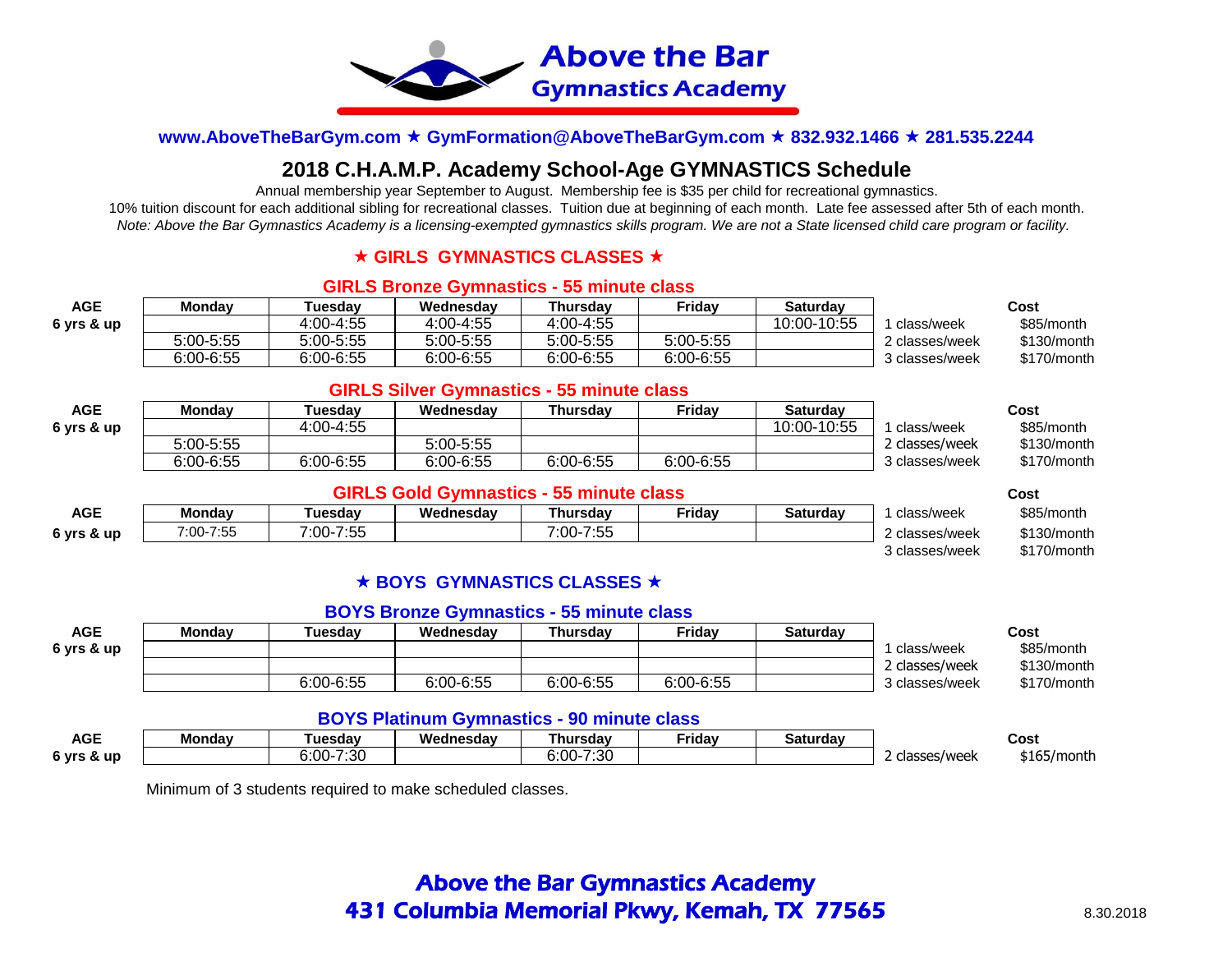

# **2018 C.H.A.M.P. Academy School-Age Rumble Tumble Schedule**

Annual membership year September to August. Membership fee is \$35 per child for recreational gymnastics.

10% tuition discount for each additional sibling for recreational classes. Tuition due at beginning of each month. Late fee assessed after 5th of each month. *Note: Above the Bar Gymnastics Academy is a licensing-exempted gymnastics skills program. We are not a State licensed child care program or facility.* 

### **★ TUMBLING CLASSES ★**

### **Rumble Tumble Bronze - 55 minute class**

| AGE        | <b>Monday</b> | `uesdav | Wednesdav     | Thursdav    | Fridav | <b>Saturday</b> |                | Cost        |
|------------|---------------|---------|---------------|-------------|--------|-----------------|----------------|-------------|
| 6 yrs & up |               |         | 4:00-4:55     |             |        |                 | class/week     | \$85/month  |
|            | $5:00 - 5:55$ |         | $5:00 - 5:55$ | $5:00-5:55$ |        |                 | 2 classes/week | \$130/month |
|            |               |         | 6:00-6:55     |             |        |                 | 3 classes/week | \$170/month |

### **Rumble Tumble Silver - 55 minute class**

| AGE        | <b>Monday</b> | <b>Tuesdav</b> | Wednesdav | Thursdav  | Fridav | Saturdav |                | Cost        |
|------------|---------------|----------------|-----------|-----------|--------|----------|----------------|-------------|
| 6 yrs & up |               |                |           |           |        |          | ' class/week   | \$85/month  |
|            | 6:00-6:55     | 6:00-6:55      | 6:00-6:55 | 6:00-6:55 |        |          | 2 classes/week | \$130/month |
|            |               |                |           |           |        |          | 3 classes/week | \$170/month |

### **Rumble Tumble Gold - 55 minute class**

| AGE        | Mondav                     | ⊺uesdav | Wednesdav | `hursdav | <sup>≂</sup> ridav | Saturdav |              | Cost        |
|------------|----------------------------|---------|-----------|----------|--------------------|----------|--------------|-------------|
| 6 yrs & up | 7:30-8:25 at ATB Athletics |         |           |          |                    |          | class/week   | \$85/month  |
|            |                            |         |           |          |                    |          | classes/week | \$130/month |

Minimum of 3 students required to make scheduled classes.